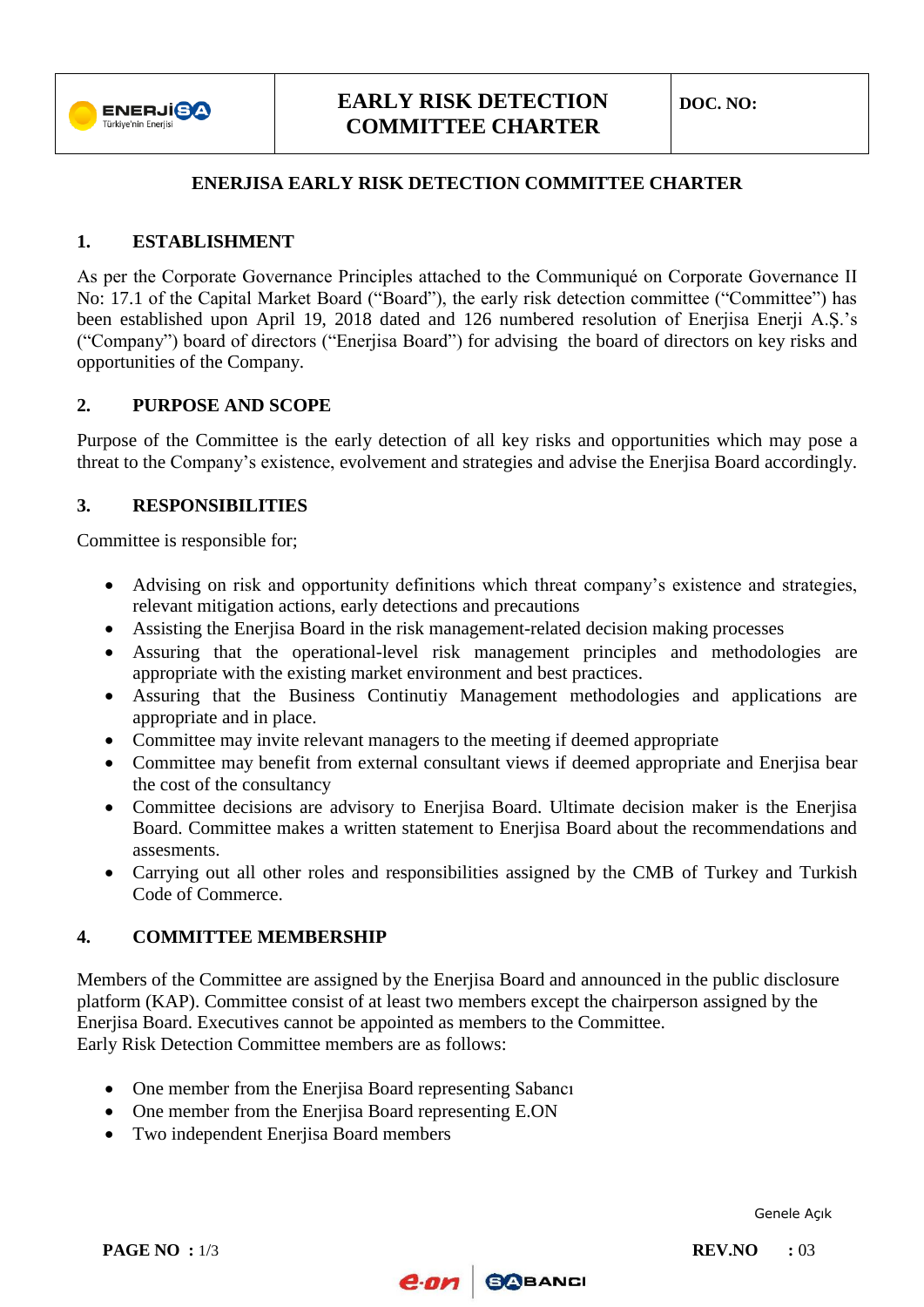

# **EARLY RISK DETECTION COMMITTEE CHARTER**

#### 4.1.Chairperson

Chairperson of the Committee is assigned by the Enerjisa Board. In case a vacany in the chairperson role, Chairperson of the Enerjisa Board assigns a temporary Committee chairperson. Chairperson roles and responsibilities are as follows;

- Chairing the committee meetings
- Deciding on the meeting agenda
- Coordinating the data flow between Enerjisa Board and the Committee
- Inviting additional managers if appropriate
- Assigning a deputy chairperson for the meetings if needed
- Taking the required measures for the efficiency of the meetings

### 4.2.Members

Members are assigned by the Enerjisa Board and shall be at least one member except Chairperson in the Committee. Member roles and responsibilities are as follows;

- Attending physically to the meetings. Members are responsible to inform chairperson in case of non-attendance
- Reviewing the latest developments and informing members accordingly
- Taking charge if required
- Sharing views about agenda with the chairperson

### 4.3.Reporter

Enerjisa CFO and Group Risk Management function are assigned as the Committee Reporter. Reporter roles and responsibilities are as follows;

- Assisting chairperson in the agenda preparation
- Sharing the minutes with Committee chairperson and members
- Organizing the meeting and coordinating the invitees
- Accomplishing all other tasks assigned by the Chairperson
- Writing all the decisions and minutes after the meetings and submitting to chairperson

### **5. DUTY PERIOD**

The Committee members' duty period is same as Enerjisa Board members' period. Following the appointment of Enerjisa Board Members the Committee members are selected among the independent members. If Enerjisa Board Membership of any members ends by a reason, the committee membership ends as well. In this case, the Enerjisa Board appoints a new member in the next Committee meeting.

### **6. MEETING AND REPORTING PRINCIPLES**

The meetings of the Committe are organized six times per year. Chairperson may invite the relevant managers if deemed necessary. The meeting and decision quorum is the absolute majority of total member number.

Meeting minutes are recorded by the Reporter. At least, following issues should be kept in meeting minutes: